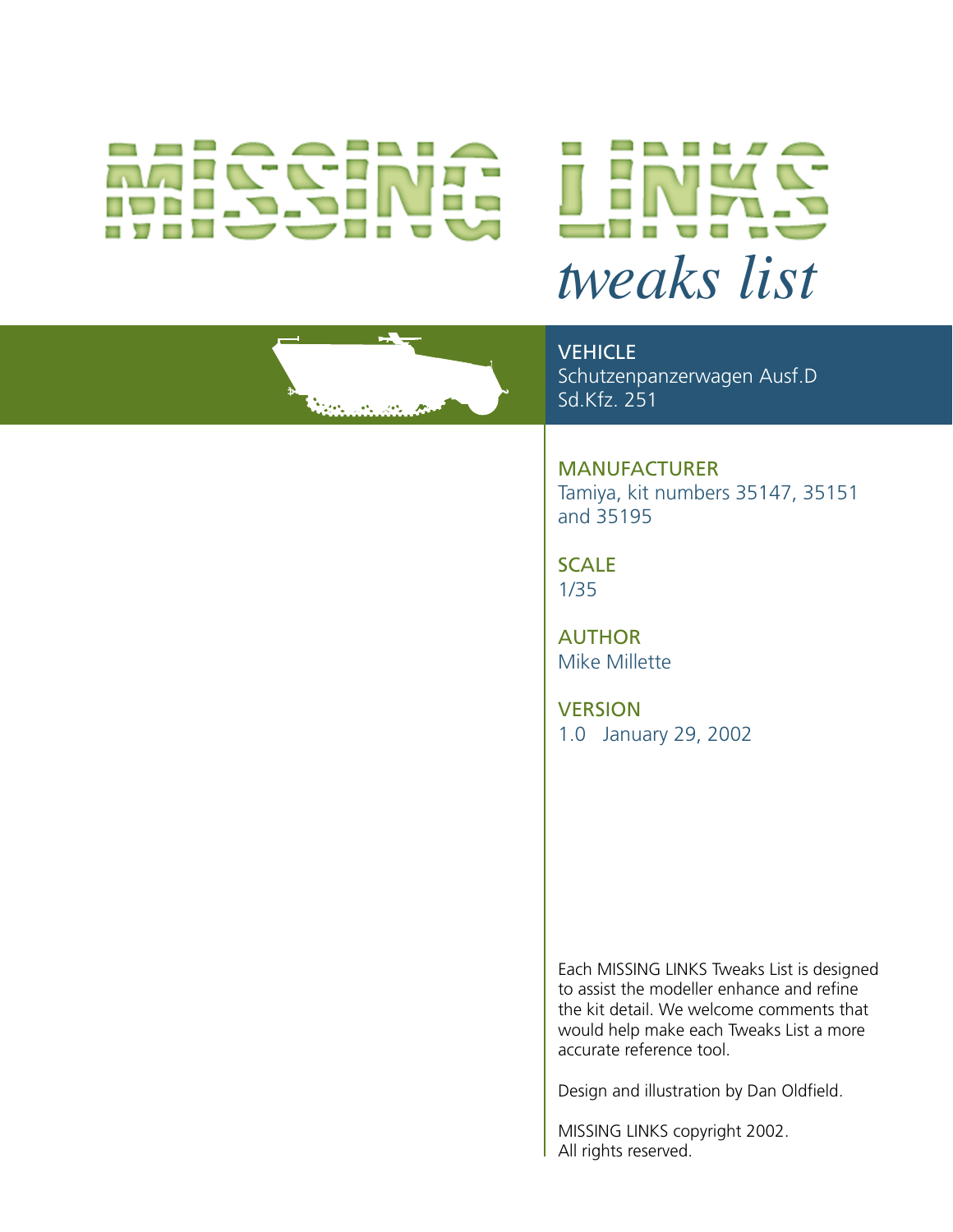#### **Forward Body: Exterior**

- 1. Add large tie-downs to the forward upper sides of the nose where they meet the nose plate.
- 2. The bottom of the fender mounted light bracket needs to be hollowed out (or replace with an aftermarket item) and add an electrical line to the underside of the engine compartment.
- 3. Clamps holding the pioneer tools on the fenders need latch detail or better yet replacement by a PE clamp & latch.
- 4. The right side engine access doors have little "Z" shaped handles located at the forward and aft leading edge.
- 5. The underside of the fenders needs numerous bolts and brackets added where the fender pieces join to each other and to the body.
- 6. The backside of the nose plate should be open to allow air for the radiator.
- 7. The forward portion of the vehicles frame needs to be replicated once the air inlet has been opened. The frame tapers inward as it goes forward.
- 8. Small triangular stiffeners need to be added below the leading edge of the frame. These exist on the kit but are incomplete once the air inlet is opened up.
- 9. Forward hull sides just above the axle, needs to be notched.
- 10. Two piece steering arm needs to be added to the LHS wheel pivot.
- 11. The kit axle has a bracket that wraps around the center portion going aft. This bracket should actually be two straps that wrap around the bottom of the axle and go up over the top of the leaf springs.
- 12. The front wheels/tires should toe in slightly at the bottom and there is an "L" shaped lube fitting below both wheel attach points.
- 13. The exhaust pipe needs a clamp where it attaches to the muffler.
- 14. The exhaust pipe ends once it goes part way up inside the intake cover. It needs to continue over and down into the engine compartment.
- 15. The endcaps on the drive sprockets have a notch/opening on one side.
- 16. Road wheel endcaps should have two notches in them, 180° apart.

# **Main Hull Exterior: Sides, Bottom & Backplate** Sides

1. The locks for the stowage boxes are too small and mounted too high in the indentation. There should be

# *selected detail sets 1: general details*

#### ACCURATE ARMOR

Sd.Kfz 251 track

#### EDUARD

```
35113 Sd.Kfz. 251/1 Ausf. D - general details
```
#### FRIULMODELLISMO

| FALT-07 Sd. Kfz 251 track      |  |
|--------------------------------|--|
| FALT-61 Sd. Kfz 251 late track |  |

#### MODEL KASTEN

MK-19 Sd.Kfz 251 track

#### MOSKIT

#### MR

- 3531 Floor/seat lockers
- 32120 Front wheels/spare wheels
- SP-2 Torsion arms

#### PART

|       | P35 035 Sd.Kfz. 251 Ausf.D - general details        |
|-------|-----------------------------------------------------|
|       | P35 036 Sd Kfz. 251 Ausf.D - floor, boxes & seats   |
|       | P35 037 Sd.Kfz. 251 Ausf.D - stowage bins           |
|       | P35 038 Sd.Kfz. 251 Ausf.D - fenders                |
|       | P35 040 Mtl.SPW.Sd.Kfz.251/1 Ausf.D "Stuka Zu Fuss" |
|       | P35 041 Sd.Kfz, 251/3-IV Ausf.D "Rosi"              |
|       | P35 042 Sd. Kfz. 251/1 Ausf. D (back doors)         |
| R&J   |                                                     |
| 35251 | Maybach HL42 TUKRM 6 cyl. engine                    |
| 35252 | Front end with open engine compartment,             |

- 1 piece or 2 piece door options. 35252 Combination of 35251 & 35252 plus
- engine compartment details.

# ROYAL MODEL

| 086 | Sd.Kfz. 251 photo-etched & resin details          |
|-----|---------------------------------------------------|
| 240 | Sd.Kfz. 251 (part 2) photo-etched & resin details |
| 242 | Sd.Kfz. 251C/D Interior Plates                    |
|     |                                                   |

#### SHOW MODELING

SM 010 Sd.Kfz. 251 D details

a 0.5mm wide strip that runs from the top of the indentation to the halfway point and then another that protrudes outward. The lock is attached to that. There should also be a small loop at the upper aft corner of the indentation with a chain attached.

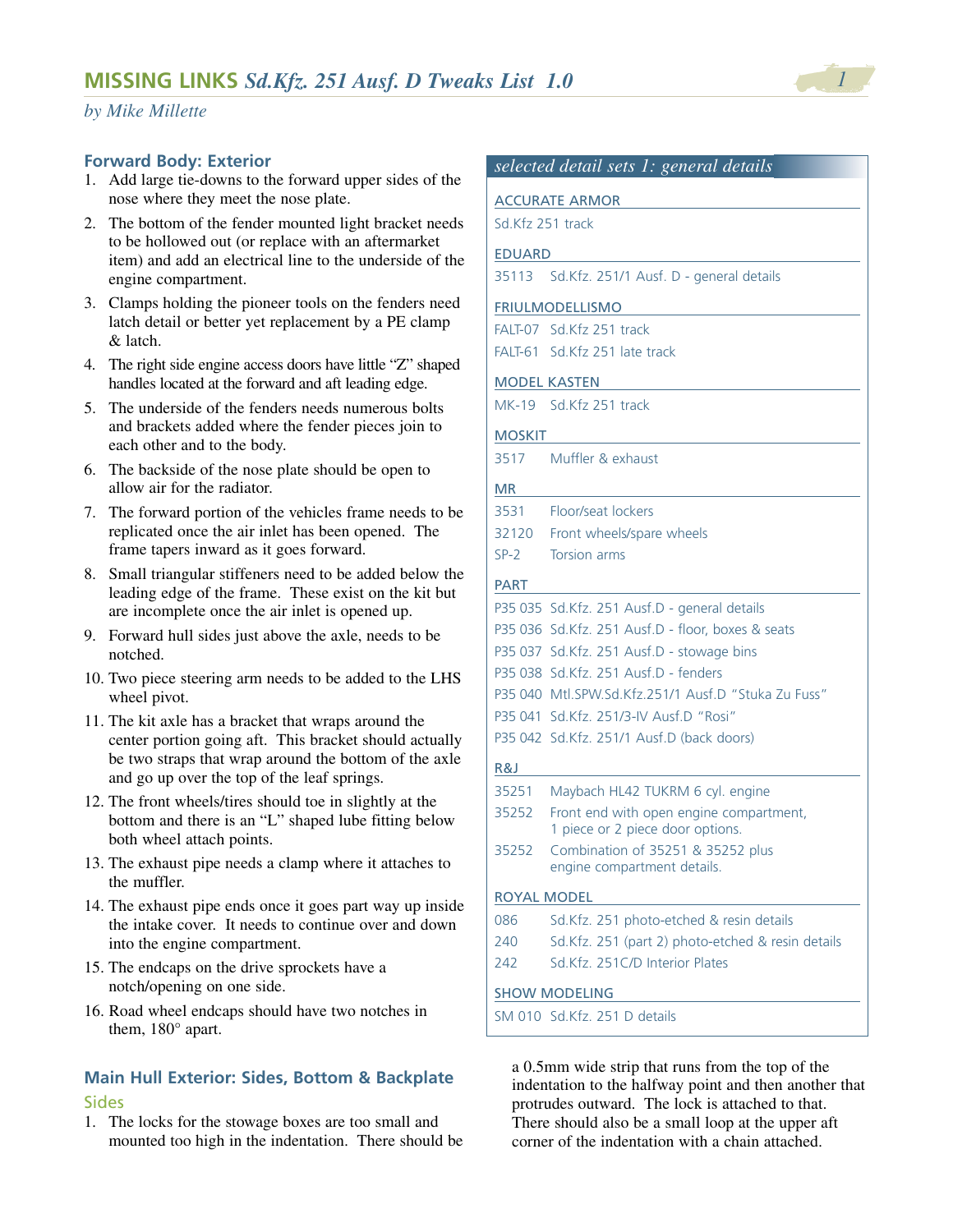- 2. The bolt detail along the side is a bit understated. The old bolt heads were sanded off and new bolt heads were added.
- 3. Tie downs need to be added at appropriate locations along the upper hull. Tie down layouts vary from vehicle to vehicle. I can't determine if these configurations are unique to specific manufacturers or if there is some other explanation. The variations occur primarily on the left side. In all but two photos I have seen, right side tie downs lie flat.
- 4. An antenna needs to be added.
- 5. The kit shows a raised weld seam where the cab & hull are joined. In reality there should be a slight gap or panel line at this joint. The join line was sanded off & re-scribed.
- 6. The Drive Sprocket housing needs a smaller secondary housing added to the upper, aft side.
- 7. A hydraulic (or pneumatic) line needs to be added from the hull to the drive sprocket housing
- 8. Torsion bar stops or bumpers need to be added above each torsion bar. These are on all Ausf.s of the Sd.Kfz.251 as well as the parent Sd.Kfz.11.
- 9. Track tensioning mechanism added to each side above last wheel.
- 10. The kit tracks are very undersized, featureless, and they just can't replicate that characteristic sag or the raised track-pad block. Worth replacing them if you feel so inclined.
- 11. The torsion bars should actually stick out .5 mm beyond the end of the torsion bar bearing before terminating at the swing arm. The road wheels do not stick out further, the difference is taken up by shorter axles.
- 12. The torsion bar bearing covers need to have six bolt heads added.
- 13. A close out plate needs to be added aft of the last road wheel on either side of the lower hull.

#### Bottom

- 1. Bolt heads need to be added to the underside of the hull.
- 2. A small access plate needs to be added forward of the hull break.
- 3. An air valve and associated piping need to be added and connected to the aft pneumatic air inlet port

#### Backplate

- 1. The kit towing pintle is a little over simplified compared to the real one. Various details, such as adjustment handles & a chain need to be added.
- 2. An electrical connector port needs to be added to the lower, left side.

|  |  |  |  | selected detail sets 2: conversion sets |  |
|--|--|--|--|-----------------------------------------|--|
|--|--|--|--|-----------------------------------------|--|

# ADV/AZIMUT

| 35078            | Sd. Kfz. 251 w/2cm Flak (in actuality this is a<br>Sd. Kfz. 11 with what resembles a 251 front end) |  |  |  |
|------------------|-----------------------------------------------------------------------------------------------------|--|--|--|
| 35120            | Sd.Kfz 251/2 8cm GRW34 Mortar carrier conversion                                                    |  |  |  |
| 35121            | Sd. Kfz 251/7 Engineer Vehicle conversion                                                           |  |  |  |
| 35139            | Sd. Kfz 251/16 Flamethrower conversion                                                              |  |  |  |
|                  | <b>CHESAPEAKE</b>                                                                                   |  |  |  |
|                  | CMD-31 Sd.Kfz 251/22 conversion                                                                     |  |  |  |
| <b>DES KITS</b>  |                                                                                                     |  |  |  |
| 35004            | Sd Kfz 251/22 Interior w/ Pak 40 Gun conversion                                                     |  |  |  |
| 35005            | Sd Kfz 251/2 Interior conversion                                                                    |  |  |  |
| 35049            | Sd Kfz 251/17 2 cm Flak conversion                                                                  |  |  |  |
| <b>MR</b>        |                                                                                                     |  |  |  |
| 42               | Sd.Kfz 251/7 Engineer conversion                                                                    |  |  |  |
| 52               | Sd.Kfz 251/8 Ambulance conversion                                                                   |  |  |  |
| 60               | Sd. Kfz 251/9 Kanonwagen Late conversion                                                            |  |  |  |
| 62               | Sd.Kfz 251/22 Pak 40 conversion                                                                     |  |  |  |
| 3532             | Sd.Kfz 251/ final 1 piece bonnet                                                                    |  |  |  |
| R&J              |                                                                                                     |  |  |  |
| 35008            | Uhu IR searchlight conversion (Sd.Kfz. 251/20)                                                      |  |  |  |
| <b>VERLINDEN</b> |                                                                                                     |  |  |  |
| 0739             | Sd. Kfz 251/7 Assault Bridges conversion                                                            |  |  |  |
|                  |                                                                                                     |  |  |  |

- 3. The bolt detail on the Tamiya kit is a bit understated. New bolt heads could be added.
- 4. Tie downs need to be added to the upper corners.
- 5. The kit shows handles on both doors. There should be a handle only on the left door; the other has a bolt head where the handle would be. The handle on the left door needs to be shaved off and made 3-D.

# **Cab Interior**

- 1. Leading corner of hull sides raised to meet upper hull piece.
- 2. The cab had armor liners added to the lower sidewalls on both the driver & RO's sides. Four bolts (one at each corner) secure it in place.
- 3. MP-44 mounted to cab armor liner both sides.
- 4. Brackets/clips for MP-44 ammo added to left side armor below the MP-44
- 5. A folded shelter quarter needs to be added to right side armor. Three straps & buckles secure the shelter quarter.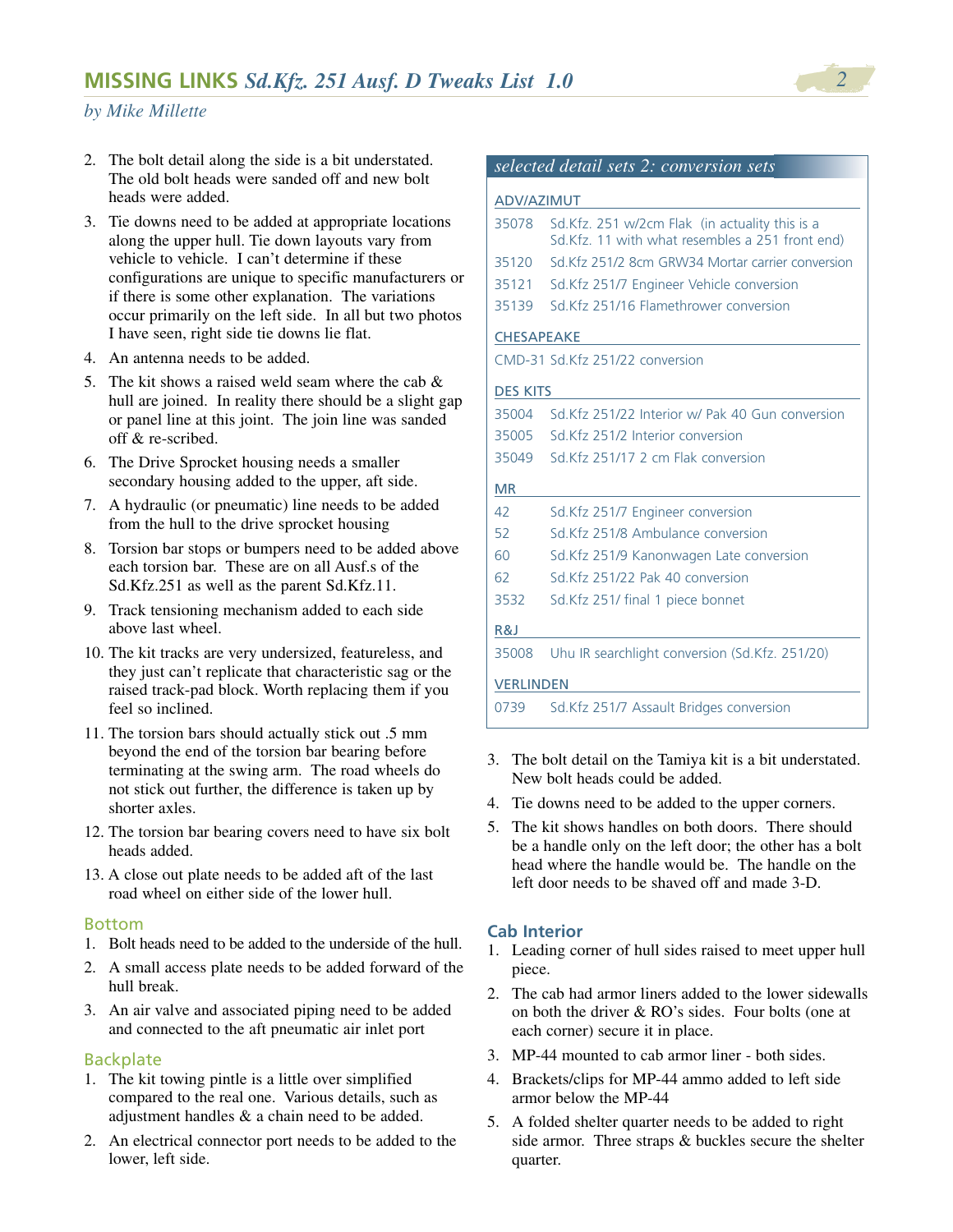- 6. A transformer for radio needs to be added to right floor, below the armor liner armor plate.
- 7. A speaker for the radio needs to be added outboard of the radio.
- 8. Indicator lamps and ignition added on dashboard. There are a couple different variations of the instrument panel. Again, I don't know if these are manufacturer or Ausf-specific. You may want to study photos to determine which configuration you want to use.
- 9. The top of the steering column in the kit is rather oversimplified. It needs to be detailed with additional brackets & bolts.
- 10. Gas, clutch & brake pedals need to be replaced with more detailed versions.
- 11. A hook needs to be added to dash to the right of the large gauge to hold radio headset.
- 12. A strip needs to be added to the bottom of the "windshield" hull plate to eliminate a step where the pieces join.
- 13. Details and frame need to be added to the radio. Headset, headset connector cable, and antenna cable need to be added as well.
- 14. Armored glass windows detailed with latches, forehead headrest & bolt detail.
- 15. Frames, bolts, straps & pads for head protection pads need to be added above the driver & RO seats.
- 16. Armored glass side window blocks need to be added.
- 17. The armored side window blocks have brackets that keep them in place. These need to be added.
- 18. Brackets for spare armored glass blocks need to be added below the side windows (above the side armor).
- 19 A double flange for the cab to fighting compartment join needs to be added along with the bolt detail. The bolts clamped the fighting compartment to the forward hull (cab). This flange runs up both sides of the cab and fighting compartment. On the cab side only, the flange runs across the top.
- 20. A grab handle, base plate & bolt details need to be added to the top flange.
- 21. The Tamiya driver & RO seats are a bit plain. Properly detailed after-market seats should be added.

#### **Fighting Compartment (FC) Interior**

1. The interior of the fighting compartment, both upper & lower, was covered with an armored liner. This liner ran from just aft of the bolt-up flange  $\sim 2$ mm on the kit) to where the back plate meets the floor.

# *further reading*

*Schutzenpanzer* Ryton Publications By Bruce Culver & Uwe Feist, 1996

*Kanonenwagen (Sd.Kfz. 251/9) Nuts & Bolts vol. 6* By Detlev Terlisten, 1997

*The Sd.Kfz. 251 Half-Track Osprey Vanguard 32* Osprey Publishing Bruce Culver, 1983

*Sd.Kfz. 251 Half-Track New Vanguard 25* Osprey publishing Bruce Culver, 1998 (Re-issue of Old Vanguard 32)

*Sd.Kfz. 251 in Polish Museums Militaria in detail #1* Wydawnictwo Militaria By Janusz Ledwoch, 2000

*Sd.Kfz. 251 in Action Armor Series No. 21* Squadron/Signal By Charles Kliment, 1981

#### *web page references*

#### *Hanomag Sd.Kfz. 251*

http://www.geocities.com/MotorCity/Pit/3515/251/index.htm Webmaster: Piet Van Hees

#### *AFV Interiors website*

*German Sd.Kfz. 251 Semi-track Part 1* http://www.kithobbyist.com/AFVInteriors/251/251a.html *German Sd.Kfz. 251 Semi-track Part 2* http://www.kithobbyist.com/AFVInteriors/251/251b.html Webmaster: Mike Kendall

The upper liner has a separate piece which covers the upper back corner. Bolt detail also needs to be added to the armor.

- 2. Tie downs need to be sandwiched between hull exterior & FC armor liners at the upper edge just forward and aft of where the grab rail is attached.
- 3. Brackets need to be added to the lower armor liners for the de-mounted machine guns.
- 4. The endplates for the crew rifles are incomplete and need to be reworked. Duplicates of the kit endplate brackets need to be made for the other side of the endplate (inboard & outboard). Brackets need to be